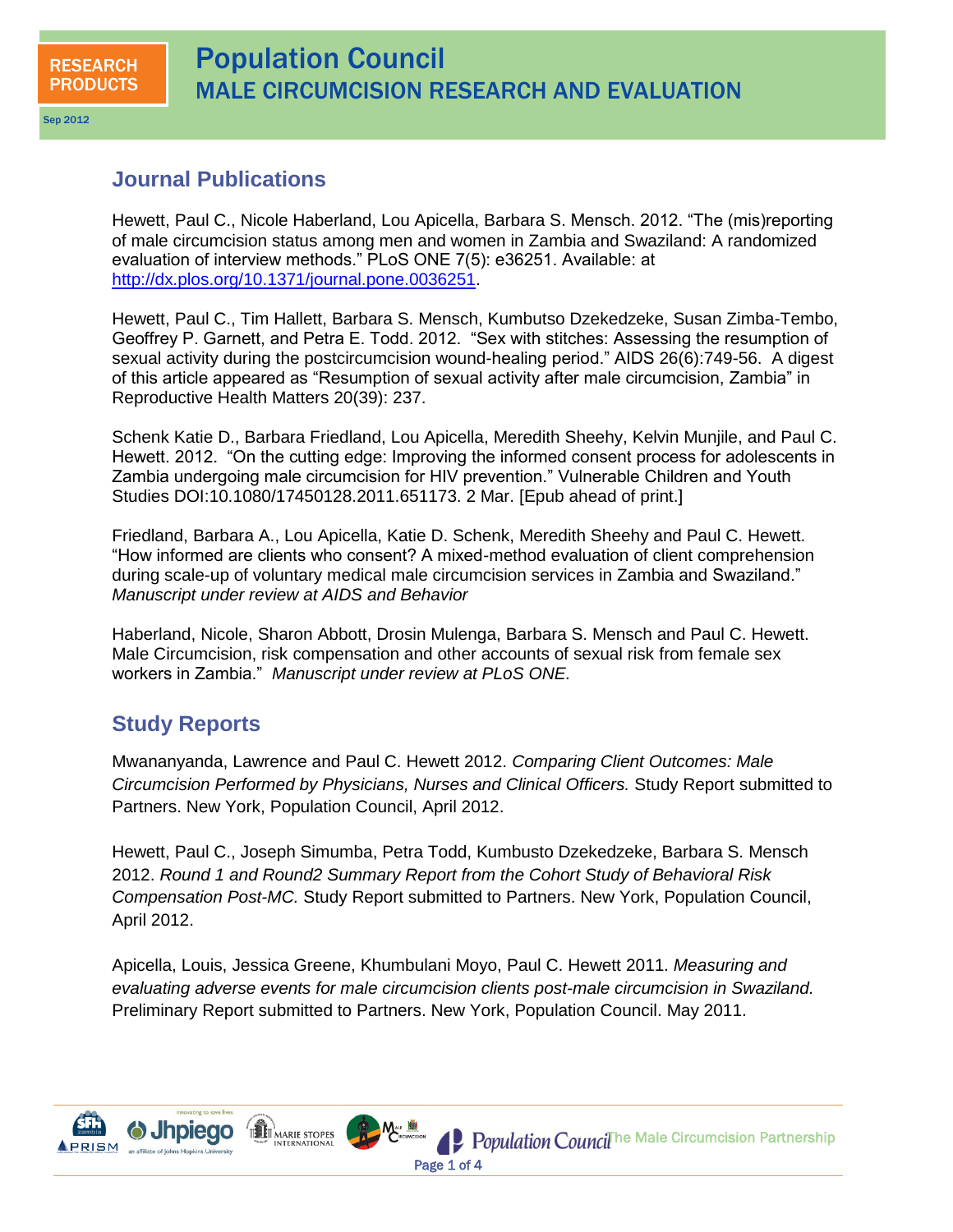Friedland, Barbara, Lou Apicella, Katie Schenk, Meredith Sheehy, and Paul C. Hewett. 2011. *Evaluation of the Informed Consent Process for Male Circumcision Scale Up in Swaziland*. *Population Council Research and Evaluation of Male Circumcision Scale Up – Report #3*. New York: Population Council.

Hewett, Paul C., Nicole Haberland, Barbara S. Mensch and Lou Apicella. 2011. *Assessing and improving self-reporting of male circumcision in Zambia and Swaziland," Population Council Research and Evaluation of Male Circumcision Scale Up – Report #2*. New York: Population Council.

Friedland, Barbara, Lou Apicella, Katie Schenk, Meredith Sheehy, and Paul C. Hewett. *Evaluation of the Informed Consent Process for Male Circumcision Scale Up in Zambia*. *Population Council Research and Evaluation of Male Circumcision Scale Up – Report #1*. New York: Population Council.

## **Research Notes**

*Adverse Event Reporting for Voluntary Male Circumcision: Provider Perspectives.* Research Note to Program Managers. Male Circumcision Partnership Program Document. Population Council, August 2012.

*The Impact of Male Circumcision on Female Sex Workers.* Research Note to Program Managers. Male Circumcision Partnership Program Document. Population *Council. June 2012.* 

*What Women Know About Circumcision.* Research Note to Program Managers. Male Circumcision Partnership Program Document. Population *Council. April 2012.* 

*The Resumption of Sexual Behavior Post-MC in Zambia. Research Notice to Program Managers*. Male Circumcision Partnership Program Document. 30 November 2010.

## **Presentations**

Hewett, Paul C. 2012. "Male Circumcision Scale-Up in Zambia: Behavioral Research and Evaluation." Center for Infectious Disease Research in Zambia. Lusaka. 24 May.

Hewett, Paul C. 2011. "Research and Evaluation to Inform Zambia"s Male Circumcision Scale-Up Program." Presented at the U.S.-Zambia Health Research Coordination Meeting, Lusaka, 12-13 December.

Abbott, Sharon, Nicole Haberland, and Drosin Mulenga. 2011. "Male circumcision scale-up, risk disinhibition, and female sex workers in Zambia: A qualitative exploration" Poster presentation at the 16th International Conference on AIDS and STIs in Africa (ICASA) Addis Ababa, 4-8 December.

Apicella, Lou, Khumbulani Moyo, Gladys Magongo, Jessica Greene, Paul C. Hewett. 2011. "Measuring and evaluating adverse events for male circumcision clients who were passively and

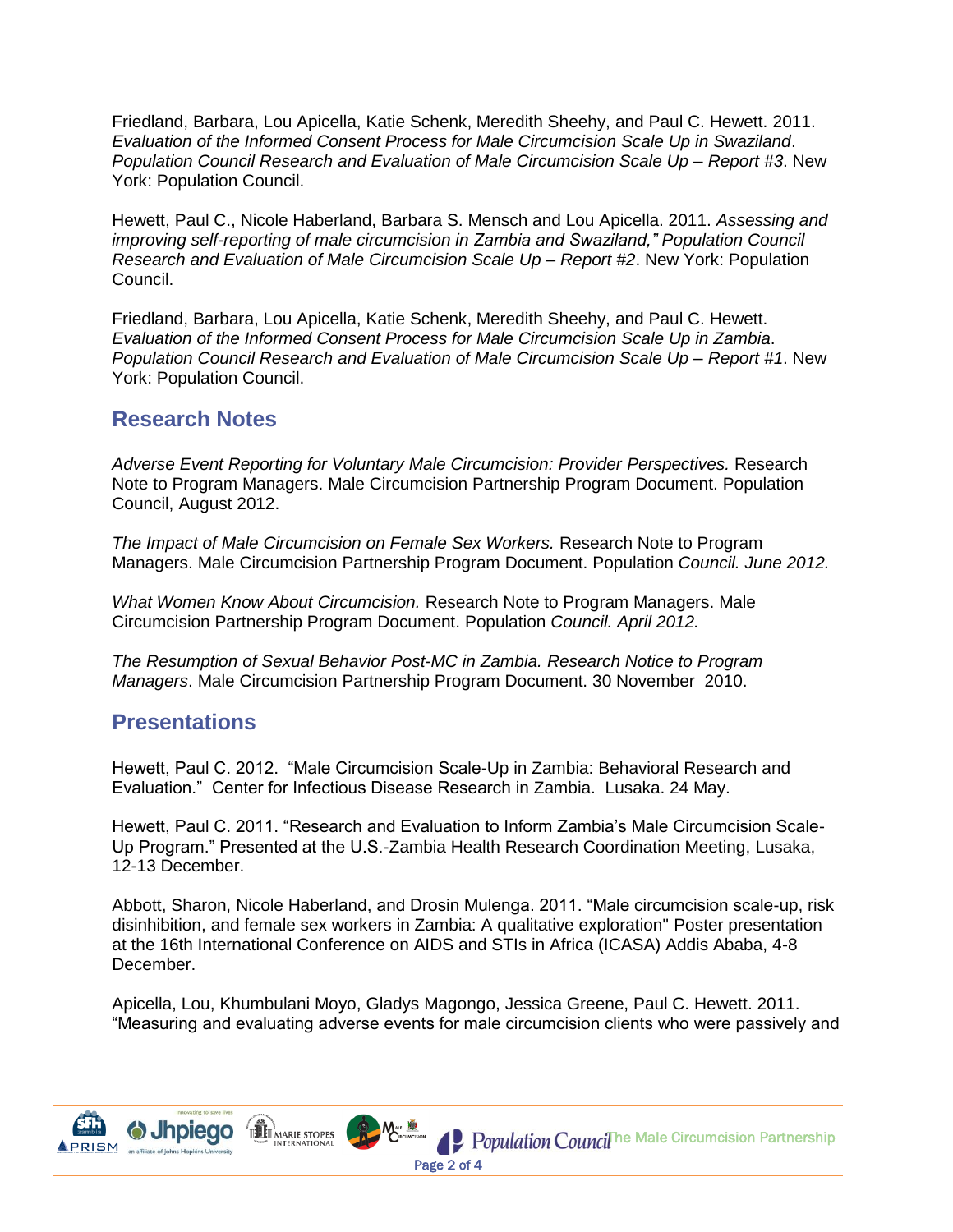actively followed post-MC in Swaziland." Presentation at the 16th International Conference on AIDS and STIs in Africa (ICASA). Addis Ababa, 4-8 December.

Friedland, Barbara, Katie D. Schenk, Lou Apicella, Meredith Sheehy, Kelvin Munjile, Alfred Adams, and Paul C. Hewett. 2011. "Improving the informed consent process for adolescents undergoing male circumcision in Zambia and Swaziland." Oral presentation at the 16th International Conference on AIDS and STIs in Africa (ICASA). Addis Ababa, 4-8 December.

Schenk Katie D., Barbara Friedland, Lou Apicella, Meredith Sheehy, Kelvin Munjile, Paul C. Hewett. 2011. "A cut above? Evidence-based lessons for improving the informed consent process for male circumcision in Swaziland and Zambia." Presentation at the American Public Health Association Conference, Washington DC, 1 November.

Schenk Katie D., Barbara Friedland, Lou Apicella, Meredith Sheehy, Kelvin Munjile, Paul C. Hewett. 2011. "On the cutting edge: research to improve the informed consent process for adolescents in Zambia undergoing male circumcision for HIV prevention." Presentation at the AIDS Impact Conference, Santa Fe, September.

Friedland, Barbara, Lou Apicella, Katie Schenk, Meredith Sheehy, and Paul C. Hewett. "Impact of a comprehension assessment among adult and adolescent clients on scale up of male circumcision services in Zambia." Poster presentation at the 6th International AIDS Society Conference on HIV Pathogenesis, Treatment and Prevention. Rome, 17-20 July 2011.

Friedland, Barbara, Katie Schenk, Meredith Sheehy, Kelvin Munjile, Lou Apicella, and Paul C. Hewett. 2011. "He died because it was traditionally done at the pit "Muganda," so… that gave me fear – the impact of traditional circumcision on the scale-up of MC services in Zambia.*"* Poster presentation at the 6th International AIDS Society Conference on HIV Pathogenesis, Treatment and Prevention, Rome, 17-20 July.

Hewett, Paul C., Barbara S. Mensch, Kumbutso Dzekedzeke, Sharon Abbott, Nicole Haberland, and Petra Todd. 2011. "Sex with stitches: The resumption of sexual activity during the postcircumcision healing period in Zambia." Poster presentation at the 6th International AIDS Society Conference on HIV Pathogenesis, Treatment and Prevention, Rome, 17-20 July.

Hewett, Paul C., Tim Hallett, Barbara S. Mensch, Geoffrey Garnett, Kumbutso Dzekedzeke, and Petra Todd. 2011. "Sex with stitches: The resumption of sexual activity during the postcircumcision healing period in Zambia." Presentation at the 19th Biennial meeting of the International Society for Sexually Transmitted Disease Research (ISSTDR), Québec City, 10– 13 July*.*

Friedland, Barbara, Lou Apicella, Meredith Sheehy, Katie D. Schenk, Kelvin Munjile, Alfred Adams, Paul C. Hewett. 2011. "Assessing comprehension of key informed consent concepts among clients undergoing male circumcision during scale up of services in Zambia and Swaziland," Poster presentation at the 19th International Society for Sexually Transmitted Disease Research (ISSTDR) Conference, Québec City, 10-13 July.

Page 3 of 4